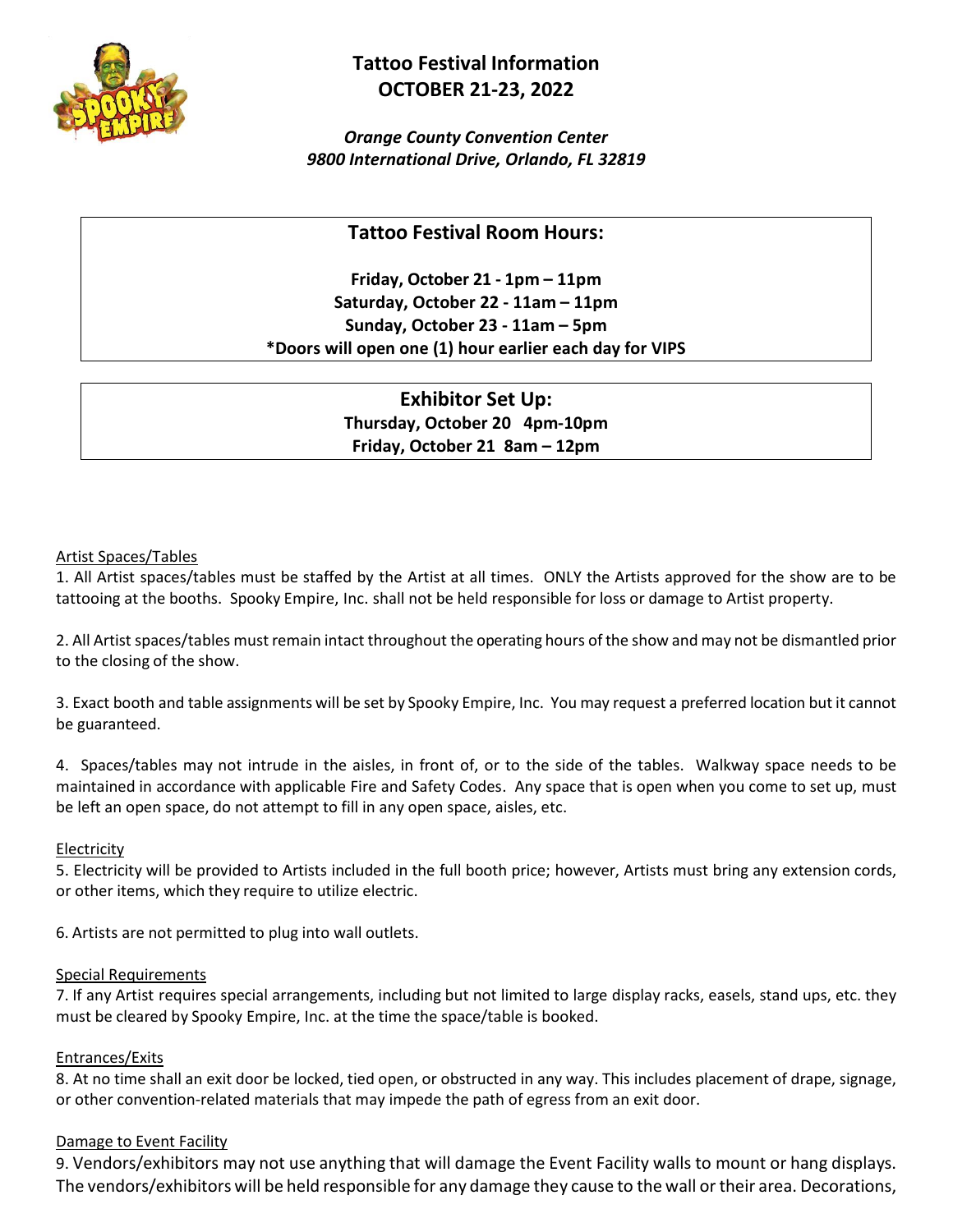signs, banners, etc. may not be taped, nailed, tacked, stapled, or otherwise fastened to ceilings, walls, painted surfaces, or columns in the Wyndham Orlando Resort.

The Wyndham prohibits the use of normal tape on their walls and floors. No tape may be used on painted or portable walls.

# Sales Tax

10. Vendors/exhibitors are responsible for charging the correct Florida State sales tax and reporting sales to the State of Florida. Spooky Empire, Inc. will not be held responsible for vendors' failure to collect, report, and submit sales tax charges. More information regarding rates and requirements are as well as sales tax applications are available on the state's website [www.myflorida.com/dor](http://www.myflorida.com/dor)

# Cleaning/Disposal

11. Artists are responsible for their own waste removal. You must dispose of all garbage, boxes, etc. at your space/table at the end of operating hours. If any waste is left at your space/table after close of operating hours, you will be assessed a clean-up fee of not less than \$25.00 per Exhibit Space for spaces not left clean at the close of the Event

# Badges/Wristbands

12. Artist wristbands/badges must be worn at all times by all individuals working at the space/table. Badges may not be sold, loaned, or otherwise transferred to individuals who are not working for you. Badges are for artists only, and all workers/artists in the booth must be wristbanded. Wristbands and badges are are **NOT** to be used for your customers. All tattoo customers must have paid admission to Spooky Empire (ie: one day or weekend pass).

# Aisles and Common Areas

13. Use of Aisles and Common Areas for distribution of samples and printed matter of any kind, and any promotional material is restricted to the exhibit booth.

14. All exhibits shall display products or services in a tasteful manner as determined in Organizer's sole discretion.

15. The aisles, passageways and overhead spaces remain strictly under control of Organizer and no signs, decorations, banners, advertising material or special exhibits will be permitted in any of these spaces except by written permission of Organizer.

16. Uniformed attendants, models and other employees must remain within the booths occupied by their employers. Any and all advertising distribution must be made from Artist only from within his or her booth.

17. Equipment must be arranged so that show visitors do not stand in the aisle while examining equipment or watching demonstrations.

18. Strolling entertainment or moving advertisements outside of an Artist's exhibit space is prohibited.

19. The use of devices for mechanical reproduction of sound or music is permitted, but must be controlled. Sound of any kind must not be projected outside of the exhibit booth. Artists are specifically prohibited from employing any carnivaltype attraction, animal or human, or from operating such noise-creating devices as bells, horns or megaphones. Organizer reserves the right to determine sound interference with others and Artist shall comply with any request by Organizer to discontinue any such sound or music.

# Firearms

20. Firearms are not permitted anywhere on the premise, except by authorized law enforcement.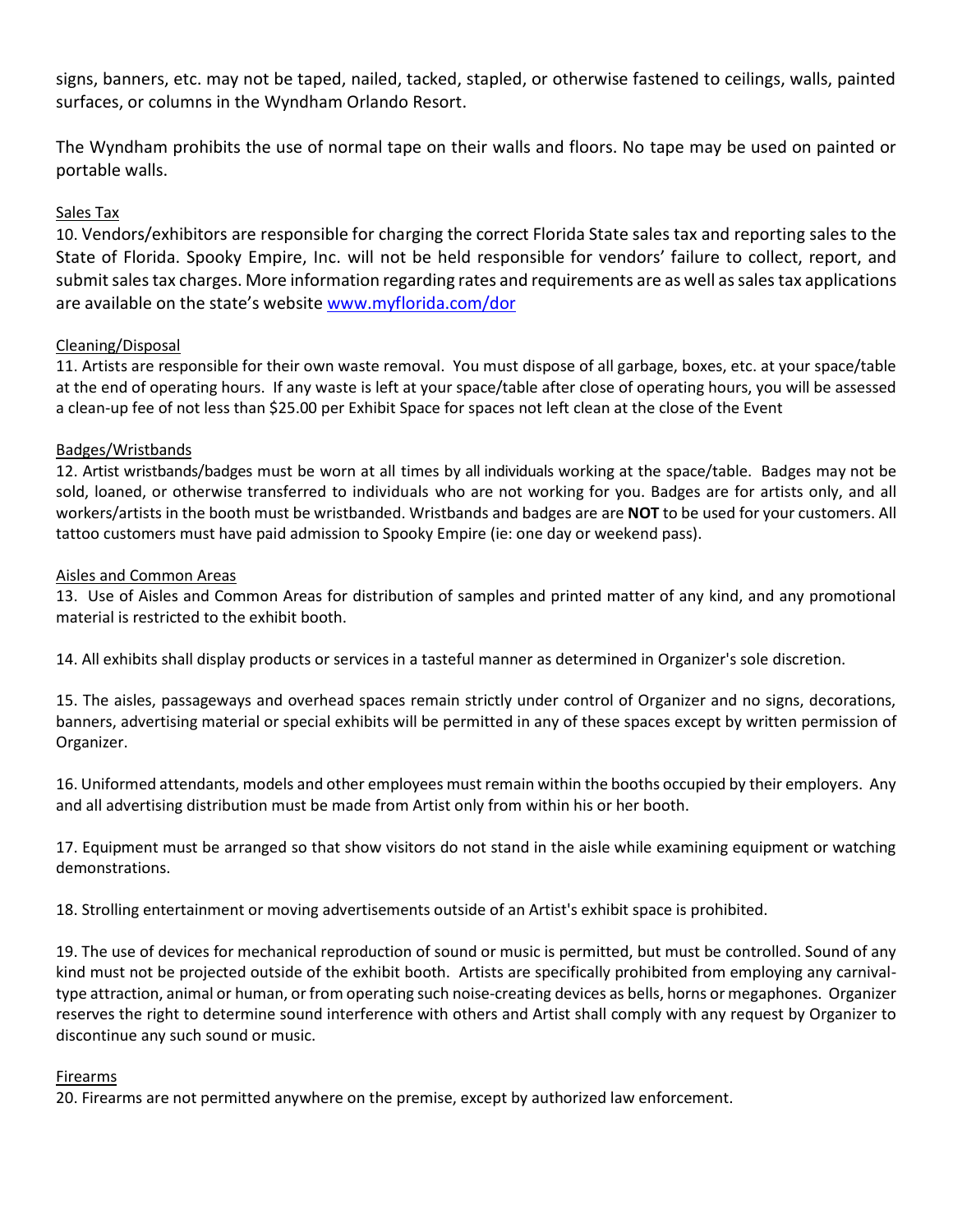# Food & Beverages

21. Artists may not sell, offer, serve, or provide free food or beverage in the exhibit space as per Event Facility policy, without prior written approval by Organizer and Event Center. This includes but is not limited to alcoholic beverages, boxed ready to eat items, "Japanese Snacks," water, candy, edible crafts, and "Collectable" food items.

22. Artists shall not consume alcoholic beverages during or before the Exhibit hall is open to consumers, nor consume alcoholic beverages in Artist Booth space at any time.

23. Please refer to signage throughout the event facility for areas in which alcoholic beverages may be consumed.

# Piercing

24. Piercing will not be allowed in the Exhibit Hall at any time.

# Spore Testing Results

25. Artists must have current Spore Testing Results, as well as, an annual permit for your studio.

# Removal of Persons

26. Organizer has sole control and discretion over attendance policies, and has the right to remove, eject (including by force), restrict or limit accessibility to any person attending including Artists.

# **Health Codes**

27. Although we do not foresee it, current health codes could change regarding what is required to tattoo in the state of Florida. If this were to occur, we would immediately contact everyone, informing them of the changes and any new requirements. It is your responsibility to know how to conduct yourselves as professional tattoo artists, and perform in a safe, the manner. The sterile manner of the sterile manner.

# **FLORIDA DEPARTMENT OF HEALTH REQUIREMENTS:**

1. If you are NOT licensed in the State of Florida, The attached State of Florida Guest Artist Registration MUST be completed along with your application. (Florida License fee of \$35, or \$60 to be licensed for one year, NOT included in your booth cost)

2. All artists must either be licensed or registered with the Florida Department of Health. If you have a Florida License please send a copy with your application.

3. Florida Department of Health approved blood borne pathogens training is required for anyone not licensed within the state of Florida. Approved online training courses can be found here **www.floridahealth.gov/environmental-health/tattooing/tattoo-educational-materials.html**

There is a fee to take the course, but it is a one-time test. (This fee is not included in your booth cost)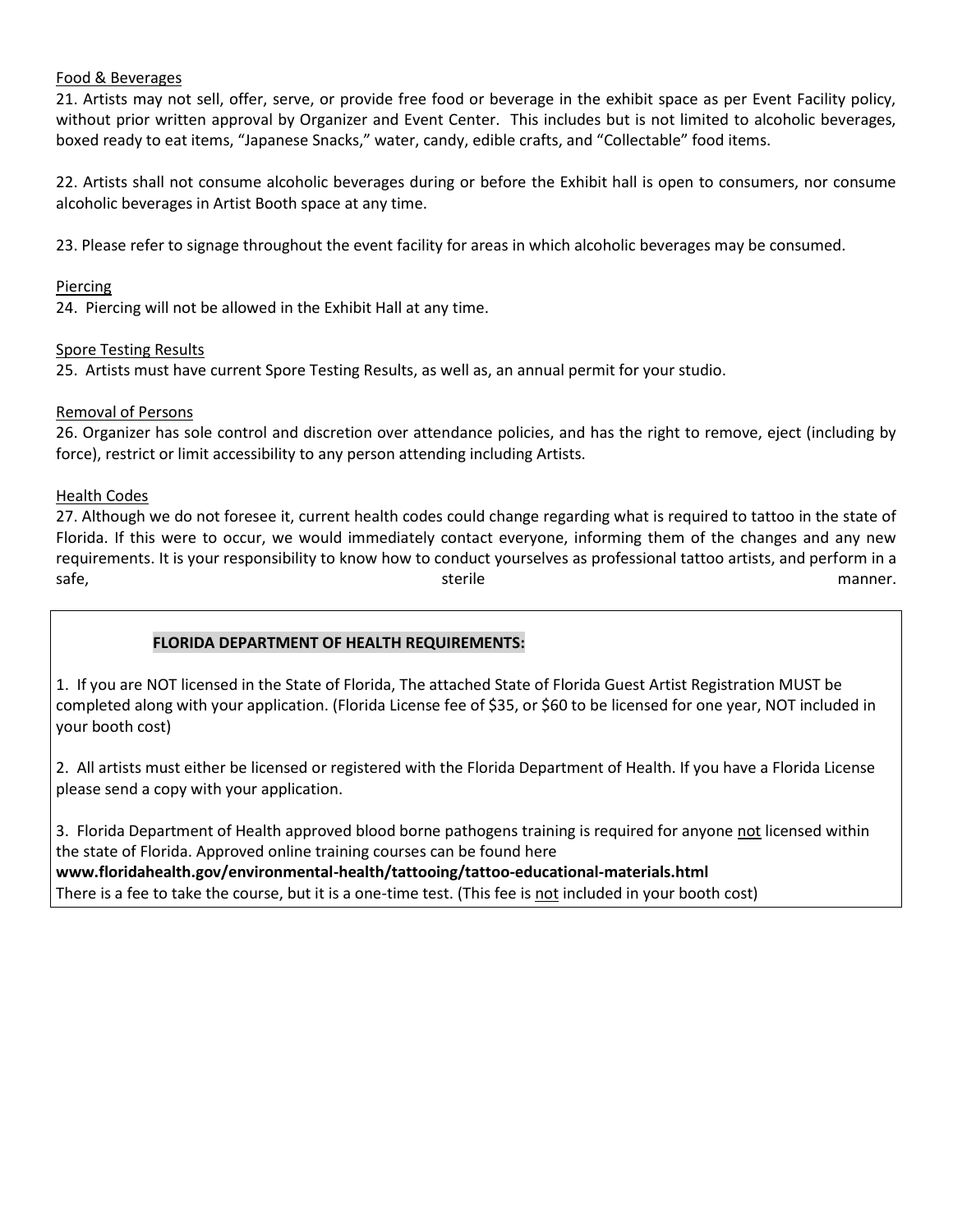### **General Terms and Conditions**

## 1. Definitions

The term "Event" means the Spooky Empire Event, currently scheduled to be held on **October 21-23, 2022** ("Event Dates") in Orlando, Florida at the **Orange County Convention Center** ("Exhibit Facility"). The Event is owned, produced, and managed by Spooky Empire, Inc.. The term "Organizer" shall mean Spooky Empire, Inc. and each of its respective owners, officers, directors, shareholders, partners, affiliates, employees, agents, representatives, attorneys, and assigns. The term "Artist" shall mean collectively: (I) The company, any other business entity, or person that applied for exhibit space rental as a Tattoo Artist, as indicated above, and agreed to enter into this contract upon acceptance by Organizer in the manner stated below; and (ii) each of its officers, directors, shareholders, employees, contractors, agents, representatives, and/or invitees, as applicable.

## 2. Contract Acceptance

Submission of this application is a mere offer by Artist, to Organizer, for the purchase of Exhibit Space at the Event. This application shall become a binding contract only when signed by Artist and counter-signed by Organizer.

## 3. Assumption of Risks & Releases

Artist expressly assumes all risks arising in connection with Artist's participation or presence at the Event, including without limitation, all risks of theft, loss, harm, damage or injury to person (including death), property, business, or profits, including but not limited to those caused by negligence, intentional acts, accidents, acts of God, weather events, including but not limited, to tropical storms, hurricanes, fire, flooding, or government intervention. Artist is solely responsible for its property and any theft, damage, or other loss to such property, whether or not property is stored in any courtesy storage area or after show hours of operation storage. This clause shall include without limitation any subrogation claims by its insurer.

Artist hereby fully and forever releases and discharges the Organizer and Event Facility, their respective owners, officers, directors, shareholders, partners, affiliates, employees, agents, representatives, attorneys, predecessors, assignees, and successors of each of them, from all claims and liabilities whatsoever, in law, equity or otherwise (collectively "Claims") which either may now have, or have had, or which may hereafter accrue, individually, collectively or otherwise in connection with, relating to, or arising out of Artist's participation and/or presence in the Event.

### 4. Indemnification

Artist shall on a current basis, indemnify, defend (with legal counsel satisfactory to Organizer in Organizer's sole discretion) and hold harmless Organizer and Event Facility from any and all claims, which result from, or arise out of, or in connection with Artists' participation, or presence, at the Event.

#### 5. Warranties

Organizer makes no representations or warranties, express or implied, regarding the number of persons who will attend the Event or regarding any other matters.

Artist hereby recognizes that cancellations in appearance, or attendance, of guests, celebrities, talent, companies, groups, organizations, or associations is a common occurrence. Thus, Organizer makes no representations or warranties, express or implied, regardless of announcement or promotion, of the attendance, or appearance of any guest, celebrity, talent, company, individual or group to attend, or appear, at the Event.

## 6. Qualifications of Artist.

Organizer, in its sole discretion, shall have the right to determine whether a prospective Artist is eligible to participate in the Event. Artist's may be required to submit additional descriptions of the nature of their business, including a full list and description of items intended to be exhibited, and product samples if requested. Such samples shall be returned upon request, if Artist includes prepaid return shipping costs with submission. Organizer reserves the right to restrict, or remove, any exhibit that Organizer, in its sole discretion, believes to be objectionable or inappropriate in any manner what-so-ever.

## 7. Assignment of Artist Space by Organizer

Organizer shall assign Artist Space for the Event, including Artist's location(s) in its sole discretion. No warranty, guarantee, or promise of specific location, or neighboring Artist(s) is express or implied. Organizer reserves the right to change the floor plan or to move an Artist to another booth location prior to or during the Event if Organizer in its sole discretion determines that to do so is in the best interest of the Event.

## 8. Cancellation by Artist

a. Partial Cancellation: Partial cancellation of booth space by Artist is not permitted, without prior written consent of Organizer, which consent shall be in Organizer's absolute discretion.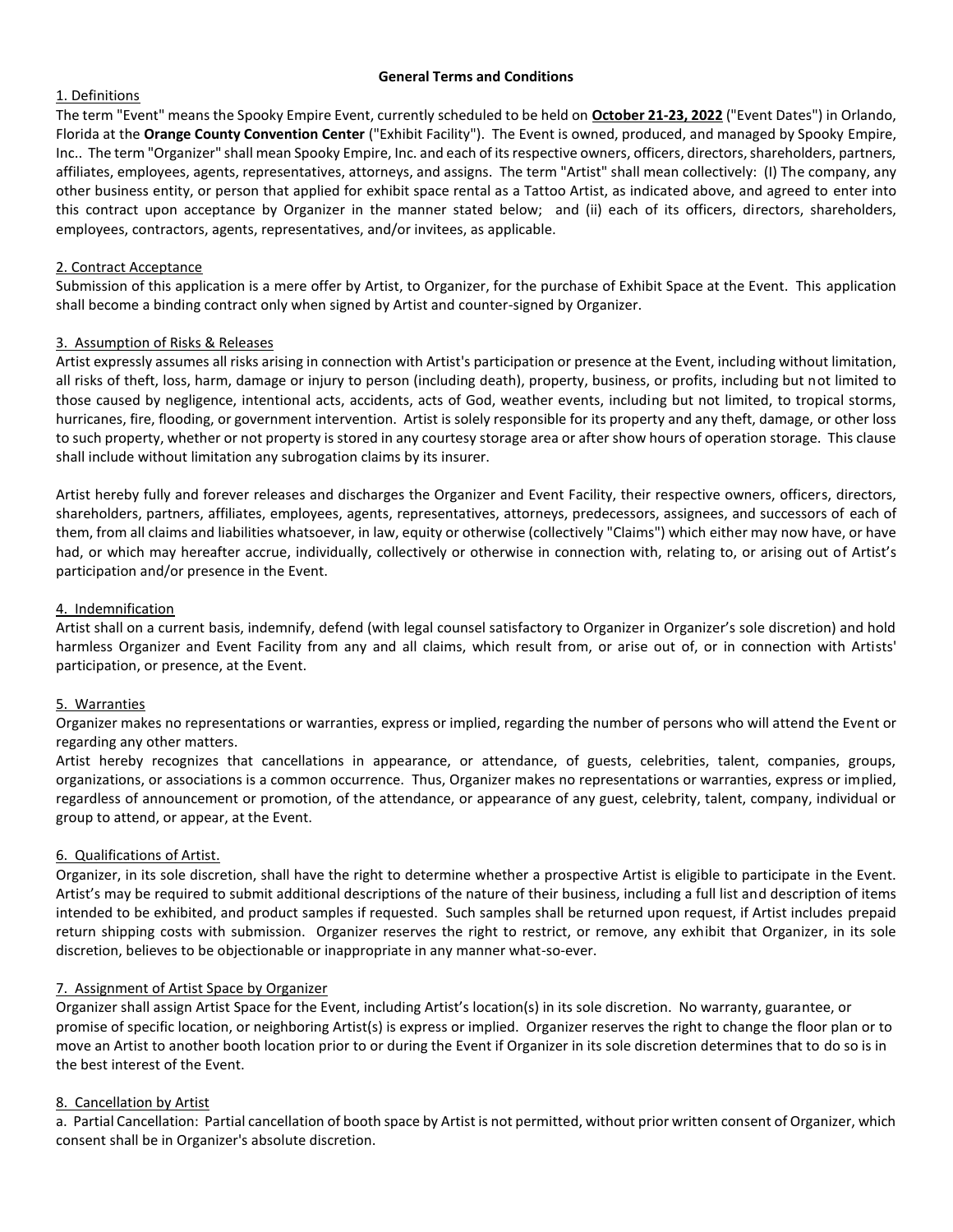b. Full Cancellation: (i) If Artist cancels exhibit space 90 days or more prior to the opening day of the Event, Artist shall be refunded total due, less a \$100.00 cancellation fee; (ii) if Artist cancels exhibit space less than 90 days but more than 60 days prior to the opening day of the Event, Artist shall pay a cancellation fee of 50% of total due. (iii) Artist agrees that no refund for cancellation made less than 60 days prior to the opening day of the Event shall be made, and that Artist payment shall be required.

## 9. Cancellation by Organizer

a. If Artist fails to make a payment required by this Agreement in a timely manner, Organizer may terminate this Agreement, and Artist's participation in the Event, immediately, without further notice, and without obligation to refund any monies previously paid.

b. Organizer is expressly authorized, but has no obligation expressed, or implied, to occupy or dispose of Artist space vacated, or made available by reason of action taken under this paragraph, in such a manner, as Organizer may deem best, without releasing Artist from any liability hereunder.

c. Organizer may terminate Artist's right to exhibit at the Event if Artist breaches any of its obligations under this Agreement, without any further obligation on the part of Organizer to refund any payments previously made and without releasing Artist from any liability arising as a result of, or in connection with, said breach.

d. In the event Organizer moves, relocates, removes or restricts an exhibit which Organizer considers to be objectionable or inappropriate, no refund shall be due to Artist.

#### 10. Cancellation of the Event

## a. Cancellations in Which Artist Share of Event Losses.

If Organizer cancels the Event due to circumstances beyond the reasonable control of Organizer, then Organizer shall refund to each Artist its Space rental payment previously paid, minus each Artist's pro-rata share of all Event Costs and Expenses incurred, in full satisfaction of Organizer's liabilities to Artist.

i. Pro-rata share shall be determined by the total number of booth spaces sold at the time of the event cancellation.

ii. Under this section, in the event of cancellation beyond the reasonable control of Organizer, and the Event Costs and Expenses incurred exceed the value of the total number of booth spaces sold, No Artist shall be liable for a loss in excess of their respective total number of booth spaces purchased.

b. Right to Re-Organize Without Penalty. Organizer reserves the right to re-name, re-locate, change the hours of the Event, or change the dates on which Event is held, or any combination of changes. If Organizer changes the name of the Event, relocates the Event to another event facility within forty (40) Miles of the original location, or changes the hours of the event, or changes the date(s) for the Event to dates that are not more than thirty (30) days earlier or thirty (30) days later than the dates on which the Event was originally scheduled to be held, or any combination of changes thereof, no refund shall be due to any Artist.

c. Right to Cancel Event. If Organizer elects to cancel the Event for reasons, which would not be covered by any reason other than previously described in this paragraph, Organizer shall refund to each Artist his entire exhibit space rental payment previously paid, in full satisfaction of any and all liabilities on the part of the Organizer to Artist.

## 11. Directory Listing, Marketing, and Promotional Materials

a. Artist expressly grants to Organizer a fully paid, perpetual non-exclusive license to use, display, and reproduce the name, trade names, product names, and logos of Artist and images of Artist products in a Directory Listings, and promotional announcements, in any media including both those media existing, and those net yet invented, for the sole purpose of promoting a past or future Event. b. Artist expressly agrees that during the installation, open to consumer hours, and dismantling hours of the event, Organizer may photograph Artist 's space, exhibit, products, and all personnel, and use such photographs for any Organizer promotional purpose in any media including both those media existing, and those net yet invented, for the sole purpose of promoting a past or future Event.

#### 12. Care of Exhibit Facility

a. Artist shall promptly pay for all damage to the Exhibit Facility or associated facilities, booth equipment, or the property of others, when caused by Artist, whether intentional, accidental, by negligence or other.

b. Artist may not leave trash in the exhibit space after the event, and agrees to leave the Exhibit space clean.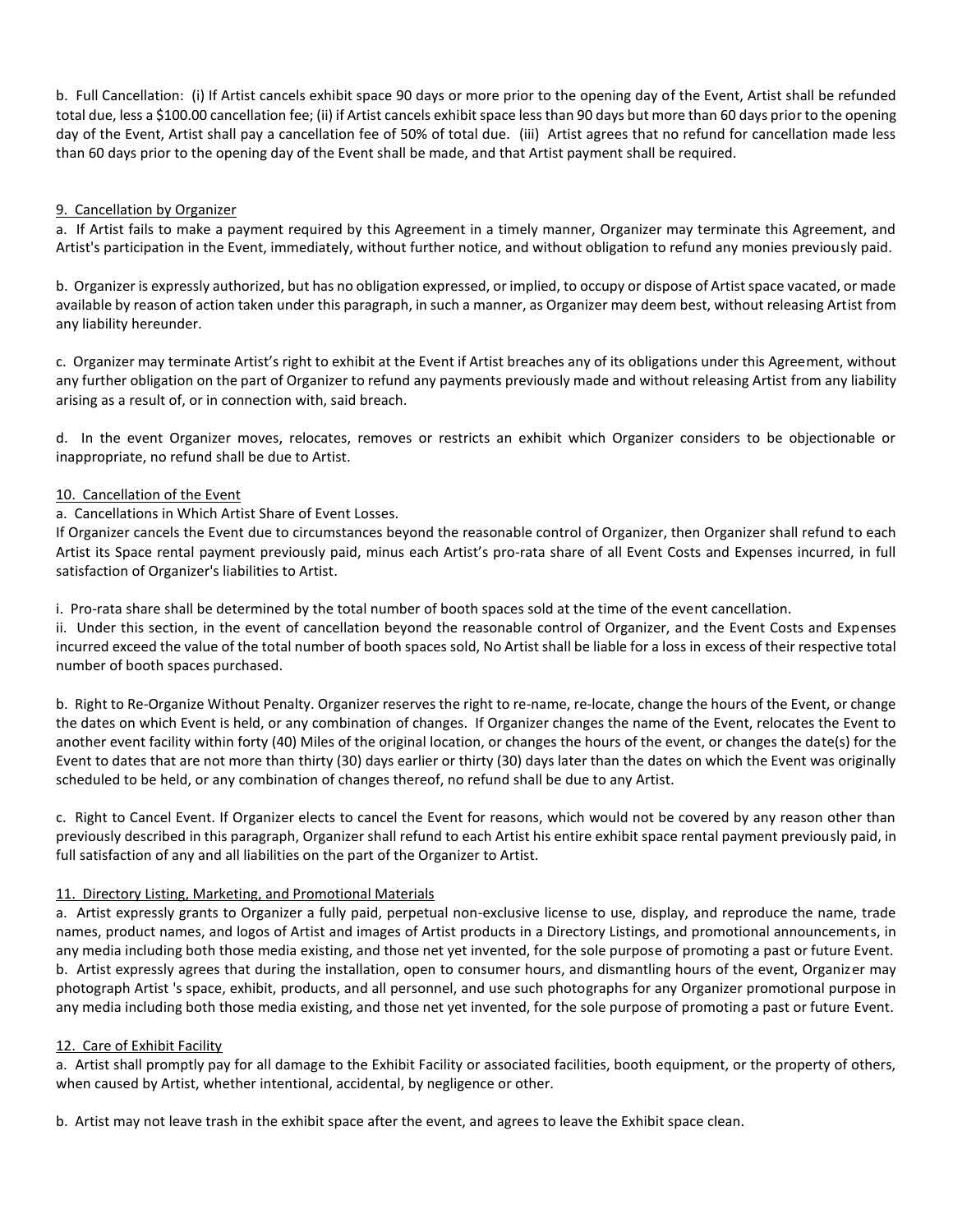c. Artist agrees to pay a fine based on the cost of cleaning to the Organizer, not less that \$25.00 per Exhibit Space for spaces not left clean at the close of the Event.

## 13. Taxes and Licenses

Artist shall obtain all licenses, permits and approvals under federal, state and local law applicable to its activities at the Event at its sole expense. Artist shall be responsible for all taxes, license fees, use fees, and other fees, charges, levies and penalties that become due to any governmental authority in connection with its activities at the Event.

## 14. Copyrighted & Trademark Materials; Necessary Permissions

Artist shall not play or permit the playing or performance of, or distribution of, any copyrighted material at the Event unless it has obtained all necessary rights and paid all required royalties, fees, or other payments. Under no circumstances shall Artist display or sell bootleg, pirated, or counterfeit merchandise. Possession or sale of these materials is against Organizer rules, and subjects the Artist and/or goods to removal from the Event Facility. To the extent removal of the Artist and/or goods occurs, the Artist will not be entitled to any refund relating to the rental of the exhibit space, or compensation for goods confiscated by law enforcement.

#### 15. Adult Material, Nudity, & Obscene Material

Artist must give express notice prior to the signing of this Agreement as to whether he/she/it intends to offer adult, nudity, or obscene material, by initialing one of the below. Artist agrees that no adult material will be visible to, sold to, or handled by any persons under the age of 18. All adult, nudity, or obscene material must be either behind the table(s), or if displayed on a table or display rack, bagged and covered so that minors may not open it.

\_\_\_\_\_ I Will NOT offer or exhibit adult material, nudity, or obscene material.

\_\_\_\_\_ I WILL offer or exhibit adult material, nudity, or obscene material. I have read and understand the Florida civil and criminal Statutes and all federal, state, and local ordinances regarding display, transport, and sale of such materials, and I am solely responsible for compliance with the laws and regulations thereunder.

#### 16. Observance of Laws

Artist shall abide by and observe all federal, state and local laws, codes, ordinances, rules and regulations, and all rules and regulations of the Exhibit Facility.

#### 17. Good Faith Promotion & Communications Regarding of the Event

Beginning with acceptance of this Agreement by Organizer, Artist shall conduct itself at all times in accordance with normal standards of decorum and good taste in regard to Artist's association, and appearance at the Event. In any communications to press, consumers, trade partners, retailers, or vendors, (including communications by social media) Artist agrees to utilize his/her/its best efforts to positively promote the Event, and not besmirch, damage, limit, slander, libel, or otherwise act in a manner that could weigh on the event in a negative fashion.

Organizer has the right to close an Exhibit, including removing an exhibitor, if in Organizer's sole discretion, Artist acts in a manner which may have the effect of damaging Organizer's brand, lowering attendance, or otherwise might create a "Chilling Effect" of the attendance, success, profit, or consumer satisfaction, sales, or any combination thereof. This clause is meant to include, but not be limited to, social media communications transmitted leading up to, or during, the event.

#### 18. No Assignment; Subleasing

Artist may not assign this Agreement or any right hereunder nor may Artist sublet any portion of its exhibit space without the prior written consent of Organizer, which consent shall be in Organizer's sole discretion.

## 19. Additional Terms and Conditions

Organizer will be providing to you from time to time additional materials that will specify additional terms and conditions for Artist participation and/or presence at the Event. Such additional terms and conditions (including without limitation those specified in the document entitled "Rules and Regulations") are hereby fully incorporated herein by reference and shall have the full force and effect as if such terms and conditions are fully and expressly set forth herein.

#### 20. Spooky Empire Trademark Usage

The Spooky Empire name and logo are registered trademarks of Spooky Empire, Inc.